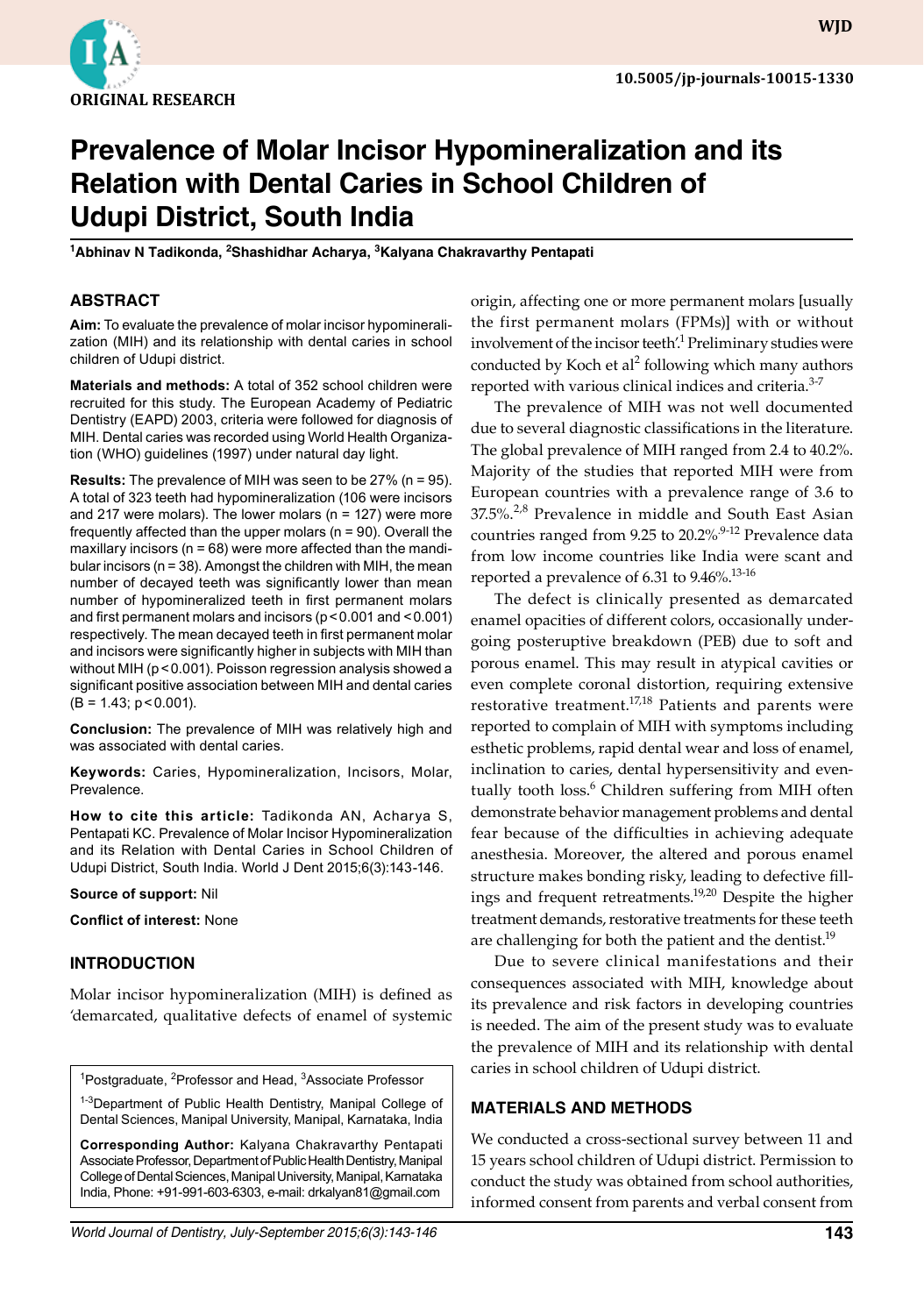children was also sought. The study was approved by the Institutional Ethics Committee of Manipal University, Manipal.

Subjects who were present on the day of examination were invited to participate in this study. Subjects with generalized developmental enamel defects, such as amelogenesis imperfecta and dental fluorosis were excluded from the study.

Sample size was calculated based on the prevalence reported from previous studies (6%) with 95% confidence level, 5% margin of error, with a design effect of 1.5 and expected response rate of 80% for two clusters. It was seen that the minimum sample size needed was 325. All the children who were in the age group of 11 to 15 years, from four different randomly selected schools (two private and two government) in Udupi district were invited to participate in the study  $(n = 372)$ .

A single trained and calibrated examiner (ATN) performed all the examinations with the help of a recording clerk. A photo calibration session was conducted using 30 clinical images (15 cases of MIH and 15 cases with other enamel defects). The validity of using clinical photographs to study enamel defects has been established previously.21 Intraexaminer reliability was assessed using Cohen's Kappa. A value of 0.91 suggested that there was almost perfect agreement.

Clinical examinations for all children were conducted in natural lighting conditions at the school premises under wet mouth conditions to distinguish from other enamel lesions. Detection of MIH was done using the European Academy of Pediatric Dentistry, (EAPD) criteria.22 Dental caries was recorded using World Health Organization (WHO) oral health survey guidelines (1997), plain mouth mirrors and community periodontal index (CPI) probes. A total of 12 index teeth (four first permanent molars and eight incisors) were examined for hypomineralization and dental caries.

#### **Statistical analysis**

All the analyses were done using statistical package for social sciences (SPSS) version 18. A p-value of <0.05 was considered statistically significant. Mann-Whitney U test was used to compare caries experience between subjects with and without MIH. Wilcoxon sign ranked test was used to compare mean number of decayed and hypomineralized teeth among the subjects with MIH. We used generalized linear models (GLMs) with a poisson log-linear link function to determine the association between enamel hypomineralization and dental caries.

## **Results**

A total of 352 children aged between 11 and 15 years completed all the stages of survey. Children excluded

were due to dental fluorosis, non-residents of study area and ongoing orthodontic treatment ( $n = 24$ ). The mean age of the children was  $12.97 \pm 1.2$  years with  $51.1\%$ being males.

The prevalence of MIH was  $27\%$  (n = 95). Out of the 95 subjects affected with MIH, a total of 323 affected teeth had hypomineralization (106 were incisors and 217 were molars). The lower molars  $(n = 127)$  were more frequently affected than the upper molars  $(n = 90)$  of which the lower left molar  $(n = 68)$  was the highest involved followed by the right mandibular molar ( $n = 59$ ). Overall, the maxillary incisors  $(n = 68)$  were more affected than the mandibular incisors ( $n = 38$ ). Among the incisors, the more commonly affected tooth was the right maxillary central incisor ( $n = 28$ ).

The mean number of decayed teeth was significantly lower than the mean number of hypomineralized teeth in FPMs ( $p < 0.001$ ). Similarly, the mean number of decayed teeth was significantly lower than the mean number of hypomineralized teeth in first permanent molars and incisors  $(p < 0.001)$  (Table 1). The mean decayed teeth in first permanent molar and incisors was significantly higher in subjects with MIH than without MIH (p < 0.001) (Table 2). Poisson regression analysis was done with predictor as MIH and outcome as dental caries. It was seen that there was significant positive association between MIH and dental caries  $(B = 1.43; p < 0.001)$  (Table 3).

**Table 1:** Comparison of mean number of decayed teeth and hypomineralized teeth in MIH subjects

|                                           | Decayed teeth |      | Hypomineralized<br>teeth |      |         |
|-------------------------------------------|---------------|------|--------------------------|------|---------|
| Index teeth                               | Mean          | SD   | Mean                     | SD   | p-value |
| First permanent<br>molars                 | 1.06          | 1.17 | 2.28                     | 1.11 | < 0.001 |
| First permanent<br>molars and<br>incisors | 1.06          | 1.17 | 3.40                     | 2.00 | < 0.001 |

**Table 2:** Comparison of mean number of decayed teeth in MIH and control subjects

|        | Ν   | Mean | SD.  | p-value       |
|--------|-----|------|------|---------------|
| No MIH | 257 | 0.01 | 0.06 | $< 0.001$ ; S |
| MIH    | 95  | 1.06 | 1.17 |               |

S: Significant

| <b>Table 3:</b> Poisson regression analysis to evaluate the |
|-------------------------------------------------------------|
| relationship between caries (outcome) and MIH (predictor)   |

|           | Hypothesis test     |   |                     |     | 95% Confidence<br>interval |     |
|-----------|---------------------|---|---------------------|-----|----------------------------|-----|
| Parameter | Wald Chi-<br>square |   | df p-value $(B)$    | Exp | Lower Upper                |     |
| мін       | 194.29              | 1 | $< 0.001$ 1.43 1.36 |     |                            | 1.5 |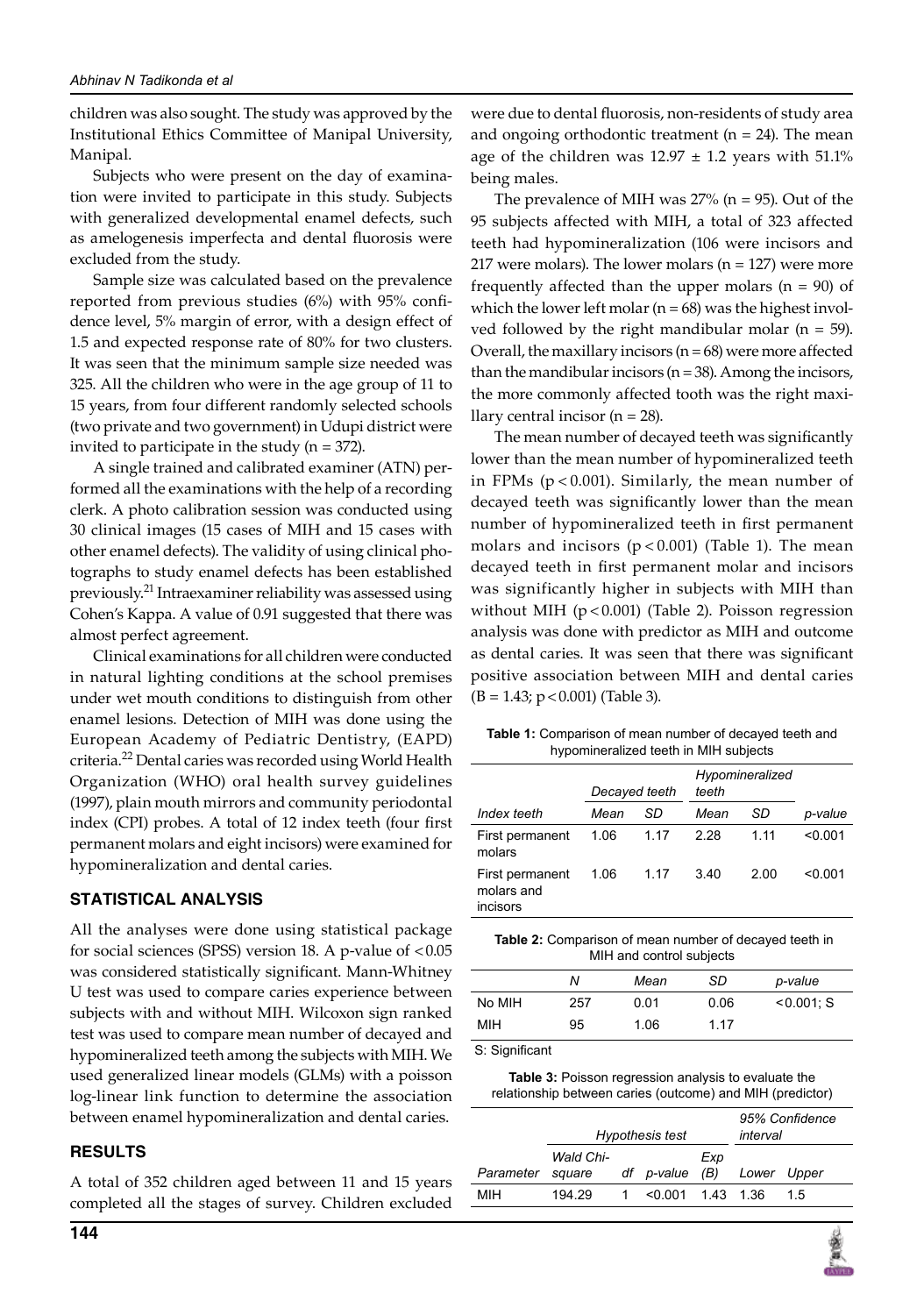# **Discussion**

Our study evaluated the prevalence of MIH and its relationship with dental caries in school children of Udupi district, Karnataka. The prevalence of MIH in our study (27%) was relatively higher than the other Indian studies  $(6.31-9.46\%)$ .<sup>13,15,16</sup> However, such high prevalence was reported elsewhere by many authors.<sup>3,8,23-25</sup> These differences might be due to the different age cohorts, missing/ unerupted, extracted teeth, criteria used to define MIH or due to an actual difference in the prevalence rates. Many putative and possible risk factors have been noted in the past including antibiotic use, fevers (especially in the first year), chicken pox, ear infections, tonsillitis, asthma and allergies.5,26-29 Perinatal conditions including infections and illnesses during pregnancy, birth prematurity, birth complications, and family histories of 'enamel defects' have also been implicated.<sup>5,26,28,29</sup> The higher prevalence of MIH in this region may be due to the clustering effect of risk factors which could not be evaluated by the crosssectional study design.

Although, 8 years and above is considered the best time to observe MIH (all index teeth would have erupted), we had considered 11 to 15 years of age keeping in view that enough time would have elapsed for the caries to manifest.

Among the children with MIH, the mean number of decayed teeth was significantly lower than mean number of hypomineralized teeth in the first permanent molars. Similarly, the mean number of decayed teeth was significantly lower than the mean number of hypomineralized teeth in first permanent molars and incisors. Although the difference in the mean decayed teeth and hypomineralized teeth was significant, it could be inferred that there were significant number of decayed teeth amongst the hypomineralized teeth. The mean number of decayed teeth was accounted only by the first permanent molars while the incisors did not contribute to the total decayed teeth. This suggested that in the presence of MIH, tooth morphology and fissure patterns would be more conducive for the development of caries.

The mean number of decayed teeth in the first permanent molars and incisors were significantly higher in subjects with MIH than without MIH which was consistent with the previous studies. $6.9$  This was further quantified with poisson regression analysis which showed that among the subjects with MIH, there was 1.43 times higher score of decayed teeth than those who did not have MIH which was in line with the previous studies.11 This could be due to posteruptive breakdown (PEB) which might increase plaque accumulations, eventually leading to caries initiation and progression. However, no such association between caries and MIH was reported

*World Journal of Dentistry, July-September 2015;6(3):143-146* **145**

by Heitmuller et al (2013) which might possibly be due to the very low caries risk in the study population. $30$ 

Also, in our study we noted substantial number of individuals who did not have hypomineralization in molars but exclusively in incisors. Such, individuals may not be categorized as MIH as per the working definition but still pose considerable disease burden and challenges to dental health care provider. Future classifications could include the same, so that accurate prevalence rates can be reported. Further, longitudinal studies are needed to plausibly confirm the role of hypomineralization in caries initiation and progression.

### **References**

- 1. Weerheijm KL, Jälevik B, Alaluusua S. Molarincisor hypomineralisation. Caries Res 2001;35(5):390-391.
- 2. Koch G, Hallonsten A-L, Ludvigsson N, et al. Epidemiological study of idiopathic enamel hypomineralisation in permanent teeth of Swedish children. Community Dent Oral Epidemiol 1987;15(5):279-285.
- 3. Alaluusua S, Lukinmaa P-L, Koskimies M, et al. Developmental enamel defects associated with long breast feeding. Eur J Oral Sci 1996a;104(5-6):493-497.
- 4. Alaluusua S, Lukinmaa P-L, Vartiainen T, et al. Polychlorinated dibenzo-p dioxins and dibenzofurans via mother´s milk may cause developmental defects in the child's teeth. Environ Toxicol Pharmacol 1996b;1(3):193-197.
- 5. Jälevik B, Klingberg G, Barregard L, Norén JG. The prevalence of demarcated opacities in permanent first molars in a group of Swedish children. Acta Odontol Scand 2001;59(5):255-260.
- 6. Leppäniemi A, Lukinmaa PL, Alaluusua S. Nonfluoride hypomineralisations in the permanent first molars and their impact on the treatment need. Caries Res 2001;35(1):36-40.
- 7. Weerheijm KL, Groen HJ, Beentjes VE, Poorterman JH. Prevalence of cheese molars in 11-year-old Dutch children. J Dent Child 2001 Jul-Aug;68(4):259-262.
- 8. Wogelius P, Haubek D, Poulsen S. Prevalence and distribution of demarcated opacities in permanent 1st molars and incisors in 6 to 8-years-old Danish children. Acta Odontol Scand 2008;66(1):58-64.
- 9. Cho SY, Ki Y, Chu V. Molar incisor hypomineralization in Hong Kong Chinese children. Int J Paediatr Dent 2008;18(5): 348-352.
- 10. Ghanim A, Morgan M, Mariño R, Bailey D, Manton D. Molar incisor hypomineralisation: prevalence and defect characteristics in Iraqi children. Int J Paediatr Dent 2011;21(6): 413-421.
- 11. Pitiphat W, Ratchanekorn S, Nusara C, Ajiravudh S. Molar incisor hypomineralization and dental caries in 6- to 7-yearold Thai children. Pediatr Dent 2014;36(7):478-482.
- 12. Zawaideh FI, Al-Jundi SH, Al-Jaljoli MH. Molar incisor hypomineralisation: prevalence in Jordanian children and clinical characteristics. Eur Arch Paediatr Dent 2011;12(1):31-36.
- 13. Bhaskar SA, Hegde S. Molar Incisor hypomineralisation: prevalence, severity and clinical characteristics in 8 to 13 years old children of Udaipur, India. J Ind Soc Pedod Prev Dent 2014;32(4):322-329.
- 14. Mittal N, Sharma BB. Molar incisor hypomineralization: prevalence and defect characteristics in Indian school children. J Cranio Max Dis 2015;4(1):49-56.